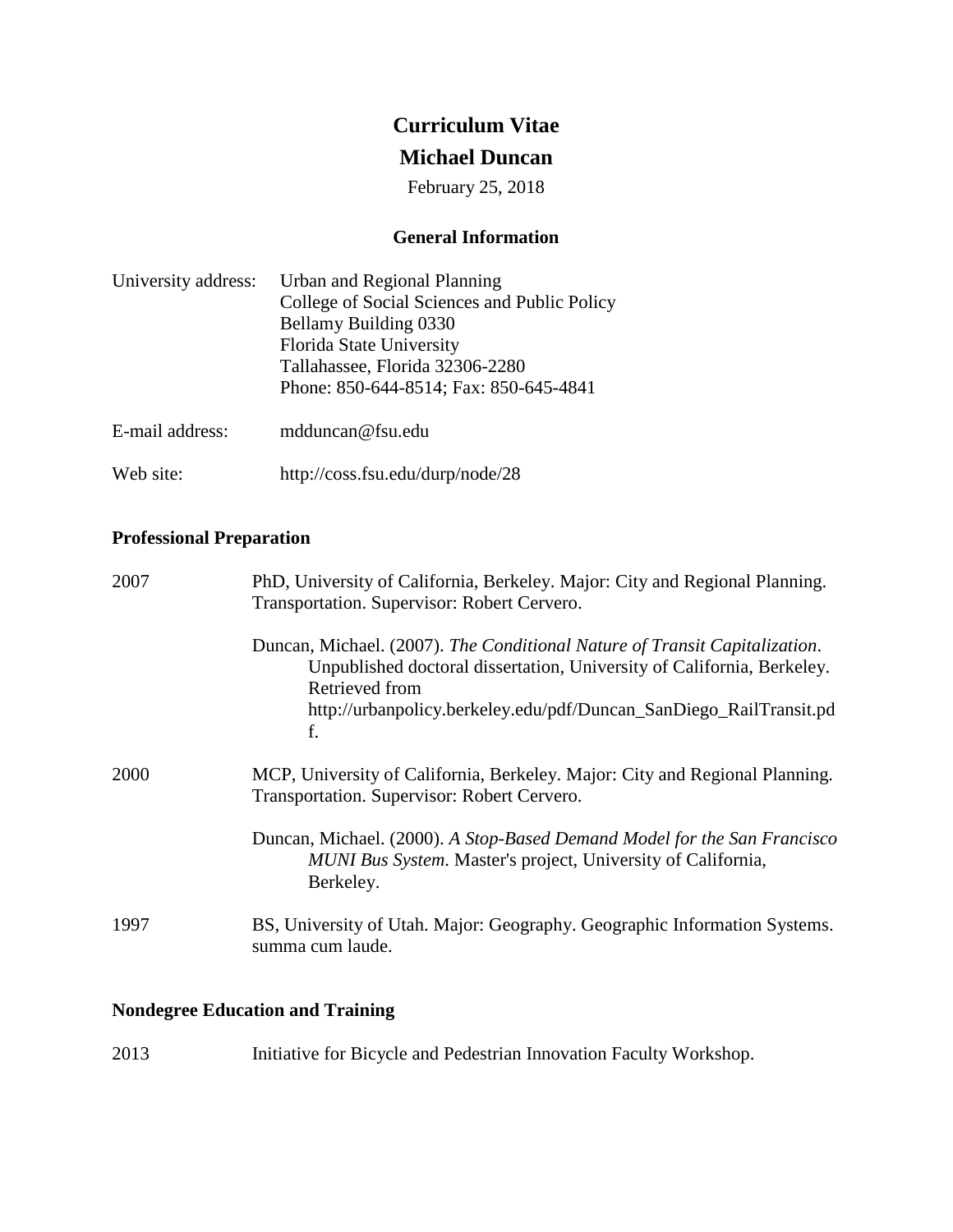# **Professional Experience**

| $2016$ -present | Associate Professor, Urban and Regional Planning, Florida State University.                                      |
|-----------------|------------------------------------------------------------------------------------------------------------------|
| $2012 - 2016$   | Assistant Professor, Urban and Regional Planning, Florida State University.                                      |
| 2007-2012       | Assistant Professor, Geography and Earth Sciences, University of North<br>Carolina at Charlotte.                 |
| 2005-2007       | Transportation Modeler, Cambridge Systematics.                                                                   |
| 2000-2007       | Graduate Student Instructio, City and Regional Planning, University of<br>California, Berkeley.                  |
| 1999-2005       | Graduate Student Researcher, Institute of Urban and Regional Development,<br>University of California, Berkeley. |

# **Honors, Awards, and Prizes**

Graduate Teaching Award Nominee, Florida State University (2014). Reviewer of the Year, Journal of Planning Education and Research (2014).

# **Fellowship(s)**

University of California Transportation Center Graduate Fellowship (2000–2003).

# **Teaching**

## **Courses Taught**

Planning Alternatives Evaluation (URP5222) Transportation and Land Use (URP5716) Pedestrian-Oriented Communities (URP5350) The Transportation Planning Process (URP5711) Introduction to Planning and Urban Development (URP 3000) World Cities (URS 1006) Bike Counting Methodology (URP 5905) Bike Planning Field Study (URP5905) Modeling Bike Rack Utilization (URP5905) Sustainable Transportation (URP5939) Urban Mass Transit Travel Demand Modeling Transportation Planning and Policy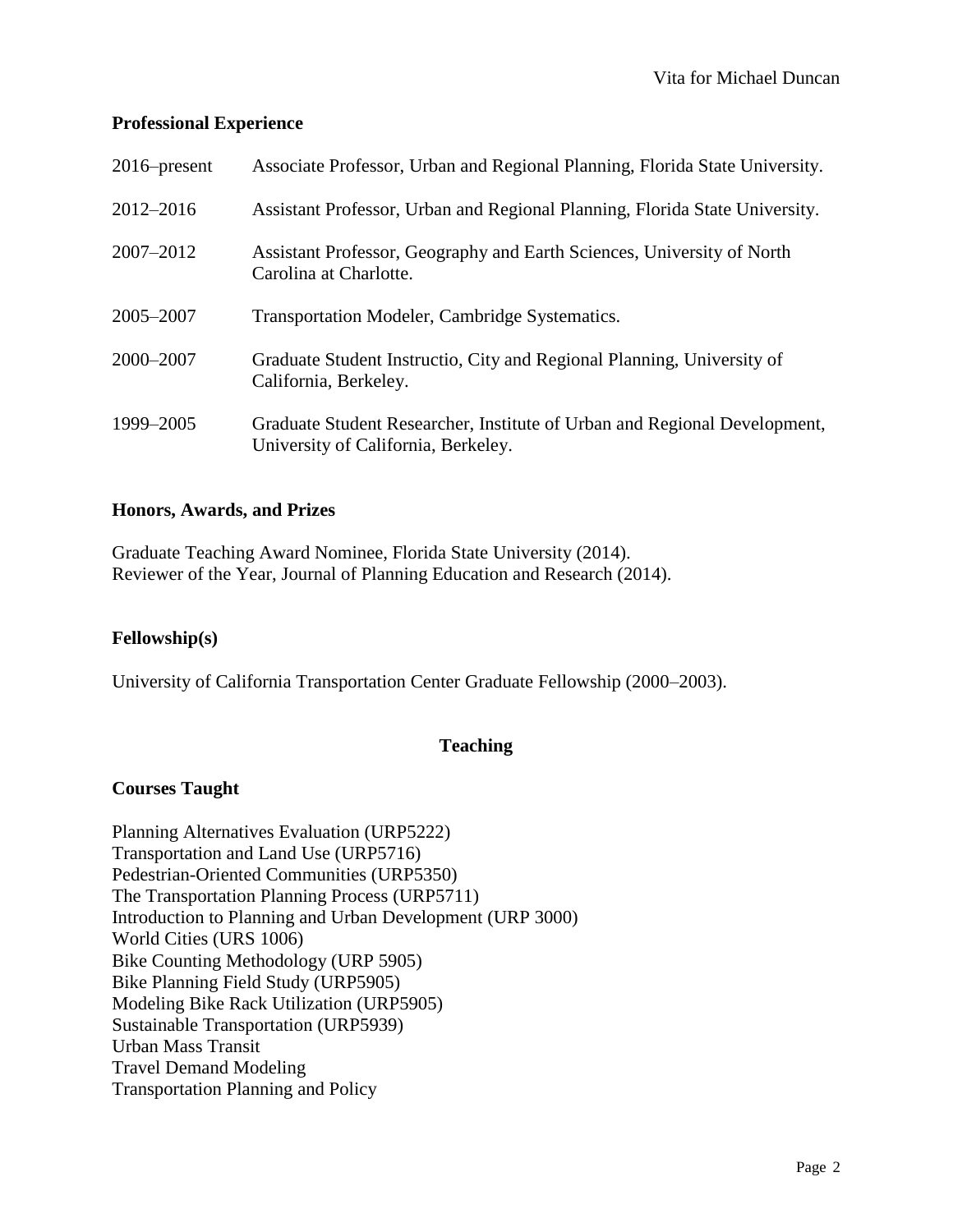Travel Modeling and GIS

# **New Course Development**

The Transportation Planning Process (2015) Pedestrian-Oriented Communties (2013) Sustainable Transportation (2012) Urban Mass Transit (2009) Transportation and Land Use (2008) Travel Demand Modeling (2008) Transportation Planning and Policy (2007) Travel Modeling and GIS (2000)

# **Doctoral Committee Chair**

Valdez Torres, Y., doctoral student.

# **Doctoral Committee Member**

Jaroszynski, M., graduate. (2014). *Roles of service planning and organizational decisions in influencing the economic sustainability of multimodal bus and light rail transit systems*. Chen, L., doctoral candidate. Mendez, J., doctoral candidate. Ramos, E., doctoral candidate. *Land Use and Rail Transit Efficiency*. Suguri, V., doctoral candidate. Wood, J., doctoral candidate.

## **Doctoral Committee University Representative**

Patrick Scott, graduate. (2016). Kidando, E., doctoral candidate. Levon Mikaelian, doctoral student.

## **Master's Committee Chair**

Costello, K., graduate. (2016). *Sunrail Access Mode*. Filaroski, T., graduate. (2016). *Best Transportation Practices for Older Adults*. Riemondy, A., graduate. (2015). *Campus Bike Demand Model*. Mock, A., graduate. (2014). *Light Rail Station and Park & Ride Case Study*. [completed degree after I left UNC Charlotte] Cook, D., graduate. (2011). *Do park-and-ride facilities reduce driving?*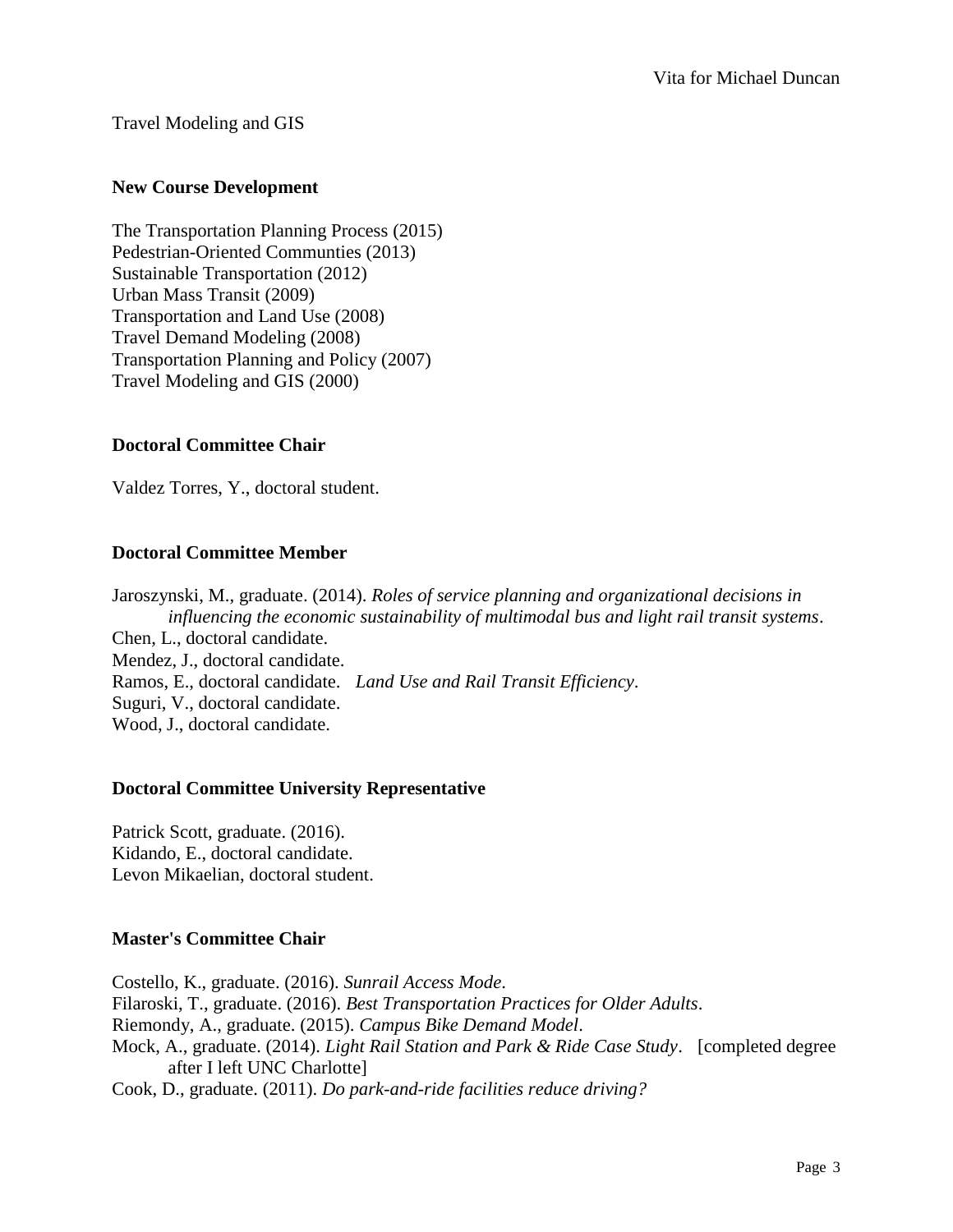Holleran, P., graduate. (2011). *Cabarrus County Commuter Rail Feasibility Study*.

Ricard, T., graduate. (2009). *The Impact of Network Quality vs. Demographics on Bike Commuting*.

Barragan, K., student.

- Sorensen, K., student. *Characteristics of Cities that Adopt a Bike Plan*. [was still working on degree after I left UNC Charlotte]
- White, G., student. *Influence of Spatial Cognition on Travel in Gastonia,, NC*. [was still working on degree when I left UNC Charlotte]

# **Master's Committee Member**

Stansbury, C., graduate. (2015). *Evaluating Flex Route Transit*. Learned, J., graduate. (2013). *State Highway Network Planning*. Santalla, S., graduate. (2013). *Rural Transit*. Schleith, D., graduate. (2013). *Measuring Accessibility*. Ferrin, R., graduate. (2010). *The Influence of Land Use Patterns on LRT Boardings and Exits*. Leonard, I., graduate. (2010). *Greenways and Property Values*. Rayfield, S., graduate. (2009). *Comprehensive Planning and Its Relationship to the Rezoning Process: A Study of York County, SC*. Reeves K., graduate. (2009). *Complete Streets in Indian Trail, NC*. Yan, S., graduate. (2009). *Property Value Impact of the Charlotte Light Rail Line*.

# **Supervision of Student Research Not Related to Thesis or Dissertation**

Back, C. (Aug 2017–present).

Burse, I. (Oct 2016–present).

Denton, B. (Aug 2016–present).

Wood, B. (Jun 2015–present).

Valdez Torres, Y. (Jun 2014–present).

Stiell, J. (Sep 2015–May 2016).

Costello, K. (Sep 2014–May 2015).

Riemondy, A. (Sep–Dec 2014).

Stansbury, C. (Jan–May 2014).

Almario, R. (Sep 2013–May 2014).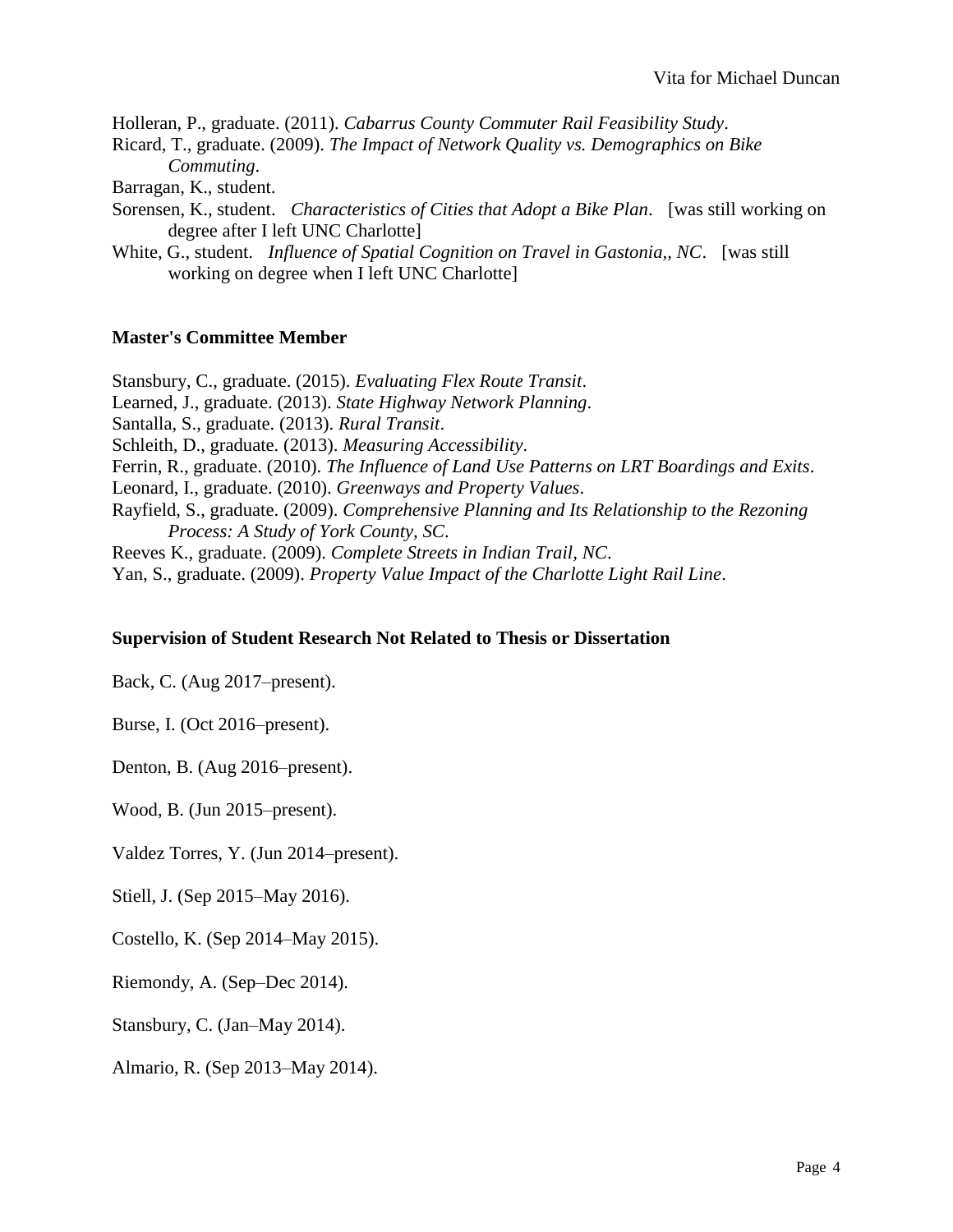McGee, E. (Sep 2013–May 2014).

Stockdale, E. (Sep 2012–May 2013).

# **FSU DURP Studio Advisory Committee Member**

Duncan, M. (2017). *MPO EV-AV-CV Guidance for Transit*.

Duncan, M. (2015). *Future of Florida Cities*.

Duncan, M. (2014). *Pasco County Redevelopment Plan*.

Duncan, M. (2013). *FSU Campus Bike Study*.

Duncan, M. (2013). *Highway 19 Transportation Alternatives Study*.

## **Research and Original Creative Work**

## **Publications**

## **Refereed Journal Articles**

- Cao, X., & Duncan, M. (submitted). Do Park-and-Ride Transit Stations Need to be Built Adjacent to the Transit Station?: Examining Walking Tolerance of Park-and-Ride Users in the Twin Cities, MN. *Journal of Planning Education and Research*. Manuscript submitted for publication.
- Brown, J., Duncan, M., Horner, M., Bond, M., & Wood, J. (submitted). Provider Perspectives on Six Strategies to Overcome the Barriers to Older Adult Use of Alternative Transportation Services: Evidence from Seven Communities. *Case Studies on Transport Policy*. Manuscript submitted for publication.
- Wood, B., Horner, M., Duncan, M., & Valdez-Torres, Y. (submitted). Assessing Transit Oriented Development for Older Adults: Geographical, Modal, and Built Environmental Factors. *Transport Policy*. Manuscript submitted for publication.
- Wood, B., Horner, M., Duncan, M., & Valdez-Torres, Y. (submitted). Do Transit Oriented Developments Provide Greater Local Neighborhood Access to Activities for Older Adults? *Journal of Transport and Land Use*. Manuscript submitted for publication.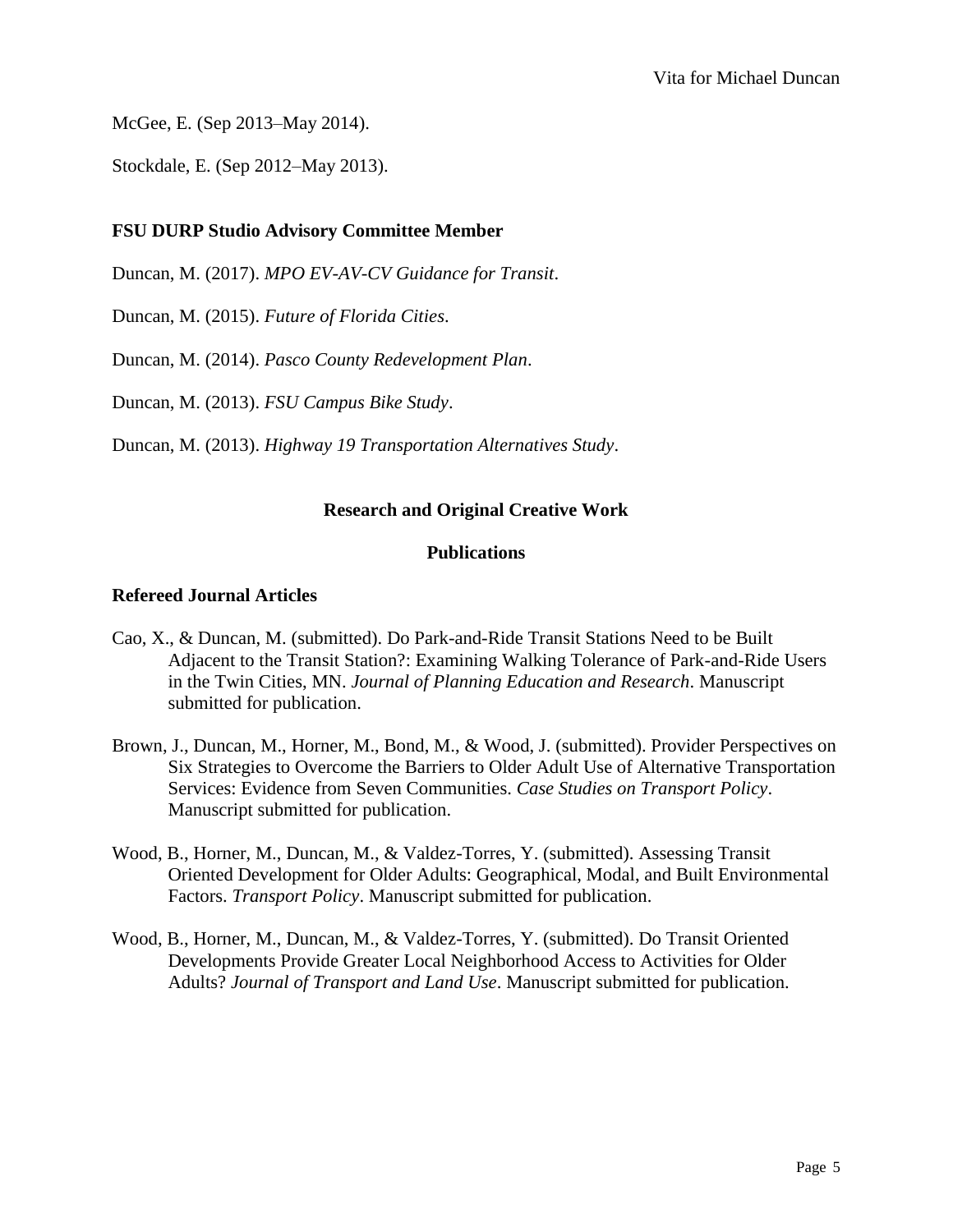- Duncan, M. (in press). Would the replacement of park-and-ride facilities with transit-oriented development reduce vehicle kilometers traveled in an auto-oriented US region? *Transport Policy*.
- Duncan, M. (2016). How much can trip chaining reduce VMT? A simplified method. *Transportation*, 17. Retrieved from [http://link.springer.com/article/10.1007/s11116-015-9610-5#](http://link.springer.com/article/10.1007/s11116-015-9610-5) doi[:10.1007/s11116-015-9610-5](http://dx.doi.org/10.1007/s11116-015-9610-5)
- Wood, B., Horner, M., Duncan, M., & Valdez-Torres, Y. (2016). Aging Populations and Transit Oriented Development: Socioeconomic, Demographic, and Neighborhood Trends from 2000 and 2010. *Transportation Research Record*, 15.
- Horner, M., Duncan, M., Wood, B., Valdez Torres, Y., & Stansbury, C. (2015). Do aging populations have differential accessibility to activities? Analyzing the spatial structure of social, professional, and business opportunities. *Travel Behavior and Society*, *2 (3)*, 182-191. Retrieved from <http://www.sciencedirect.com/science/article/pii/S2214367X15000113> doi[:10.1016/j.tbs.2015.03.002](http://dx.doi.org/10.1016/j.tbs.2015.03.002)
- Duncan, M., & Cook, D. (2014). Is the Provision of Park-and-Ride Facilities at Light Rail Stations an Effective Approach to Reducing Vehicle Miles Traveled in a US Context? *Transportation Research Part A*, *66*, 65-74. Retrieved from <http://www.sciencedirect.com/science/article/pii/S0965856414001013> doi[:10.1016/j.tra.2014.04.014](http://dx.doi.org/10.1016/j.tra.2014.04.014)
- Duncan, M., & Christensen, R. (2013). An analysis of park-and-ride provision at light rail stations across the US. *Transport Policy*, *25*, 148-157. Retrieved from <http://www.sciencedirect.com/science/article/pii/S0967070X12001898> doi[:10.1016/j.tranpol.2012.11.014](http://dx.doi.org/10.1016/j.tranpol.2012.11.014)
- Holleran, P., & Duncan, M. (2012). A Sketch-Level Feasibility Analysis of Commuter Rail Service between Kannapolis and Charlotte, North Carolina. *Transportation Research Record*, *2275*, 94-101. Retrieved from <http://trb.metapress.com/content/20463686424l5153/> doi[:10.3141/2275-11](http://dx.doi.org/10.3141/2275-11)
- Yan, S., Delmelle, E., & Duncan, M. (2012). The Impact of a New Light Rail System on Property Values in Charlotte, North Carolina. *Journal of Transportation and Land Use*, *5 (2)*, 60-67. Retrieved from<https://www.jtlu.org/index.php/jtlu/article/view/261> doi[:10.5198/jtlu.v5i2.261](http://dx.doi.org/10.5198/jtlu.v5i2.261)
- Duncan, M. (2011). The Cost Saving Potential of Carsharing in a US context. *Transportation*, *38 (2)*, 363-382. Retrieved from<http://www.springerlink.com/content/944248j6w44474q5/> doi[:10.1007/s11116-010-9304-y](http://dx.doi.org/10.1007/s11116-010-9304-y)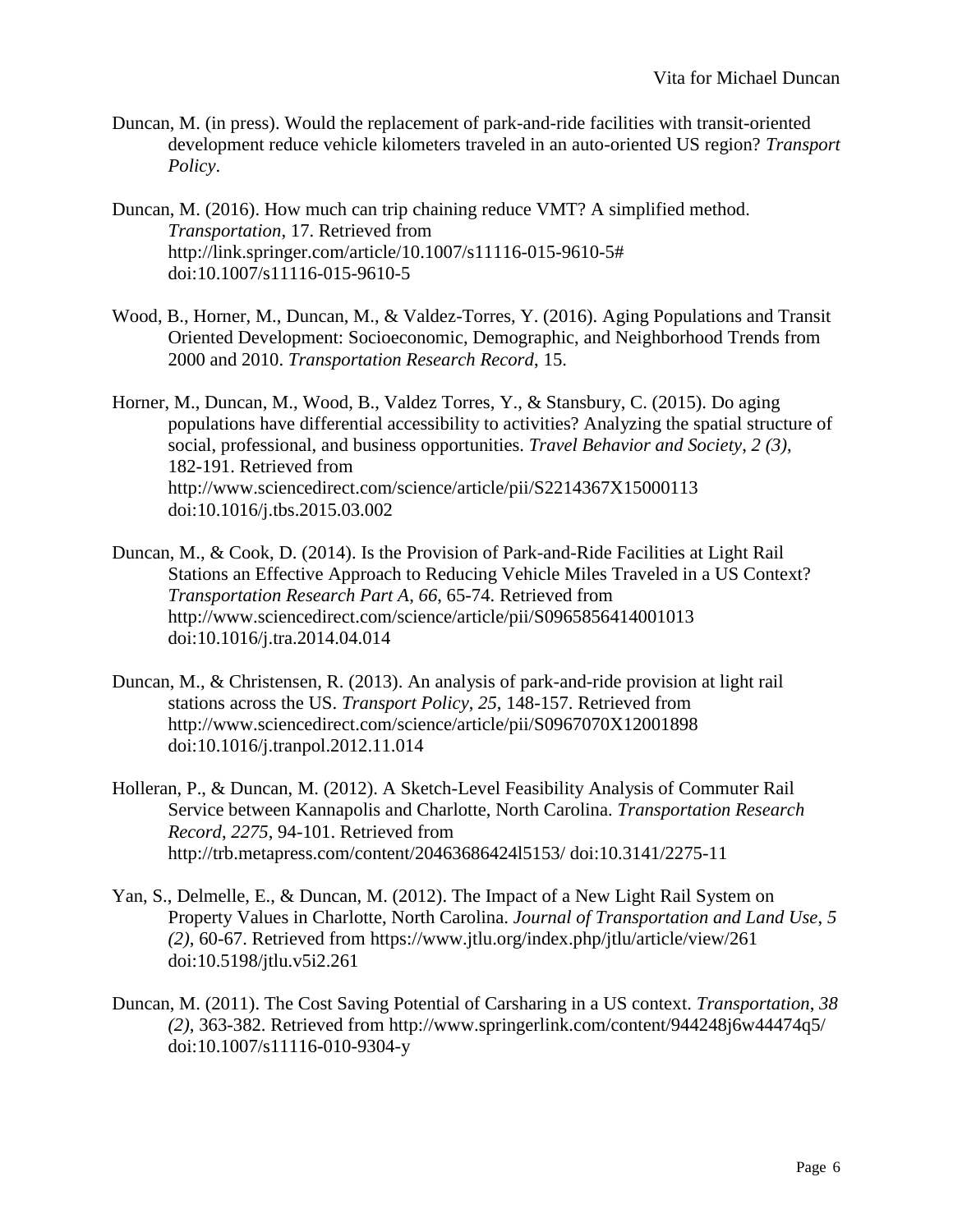- Duncan, M. (2011). The Impact of Transit-Oriented Development on Housing Prices in San Diego, CA. *Urban Studies*, *48 (1)*, 101-127. Retrieved from <http://usj.sagepub.com/content/48/1/101.abstract> doi[:10.1177/0042098009359958](http://dx.doi.org/10.1177/0042098009359958)
- Duncan, M. (2011). The Synergistic Influence of Rail Stations and Zoning on Home Prices. *Environment and Planning*, *43 (9)*, 2125-2142. Retrieved from <http://www.envplan.com/abstract.cgi?id=a43406> doi[:10.1068/a43406](http://dx.doi.org/10.1068/a43406)
- Duncan, M. (2010). To Park or to Develop: Tradeoff in Rail Transit Passenger Demand. *Journal of Planning Education and Research*, *30 (2)*, 162-181. Retrieved from <http://jpe.sagepub.com/content/30/2/162.abstract> doi[:10.1177/0739456X10385935](http://dx.doi.org/10.1177/0739456X10385935)
- Duncan, M. (2008). Comparing Rail Transit Capitalization Benefits for Single Family and Condominium Units in San Diego, CA. *Transportation Research Record*, *2067*, 120-130. Retrieved from<http://trb.metapress.com/content/m5655n76j35651n0/> doi[:10.3141/2067-14](http://dx.doi.org/10.3141/2067-14)
- Cervero, R., & Duncan, M. (2006). Which Reduces Travel More: Jobs-Housing Balance or Housing-Retail Mixing? *Journal of the American Planning Association*, *76 (4)*, 475-490. Retrieved from <http://www.informaworld.com/smpp/content~db=all~content=a787405762> doi[:10.1080/01944360608976767](http://dx.doi.org/10.1080/01944360608976767)
- Cervero, R., & Duncan, M. (2004). Neighborhood Composition and Residential Land Prices: Does Exclusion Raise or Lower Values? *Urban Studies*, *41 (2)*, 299-315. Retrieved from <http://usj.sagepub.com/content/41/2/299.abstract> doi[:10.1080/0042098032000165262](http://dx.doi.org/10.1080/0042098032000165262)
- Cervero, R., & Duncan, M. (2003). Walking, Bicycling, and Urban Landscapes: Evidence from the San Francisco Bay Area. *American Journal of Public Health*, *93 (9)*, 1478-1483. Retrieved from<http://ajph.aphapublications.org/cgi/content/full/93/9/1478> doi[:10.2105/AJPH.93.9.1478](http://dx.doi.org/10.2105/AJPH.93.9.1478)
- Cervero, R., & Duncan, M. (2002). Benefits of Proximity to Rail on Housing Markets: Experiences in Santa Clara County. *Journal of Public Transportation*, *5 (1)*, 1-18. Retrieved from<http://www.nctr.usf.edu/jpt/jptv5n1.htm>
- Cervero, R., & Duncan, M. (2002). Transit's Value-Added: Effects of Light and Commuter Rail Services on Commercial Land Values. *Transportation Research Record*, *1805*, 8-15. Retrieved from<http://trb.metapress.com/content/l832g82m232t4818/> doi[:10.3141/1805-02](http://dx.doi.org/10.3141/1805-02)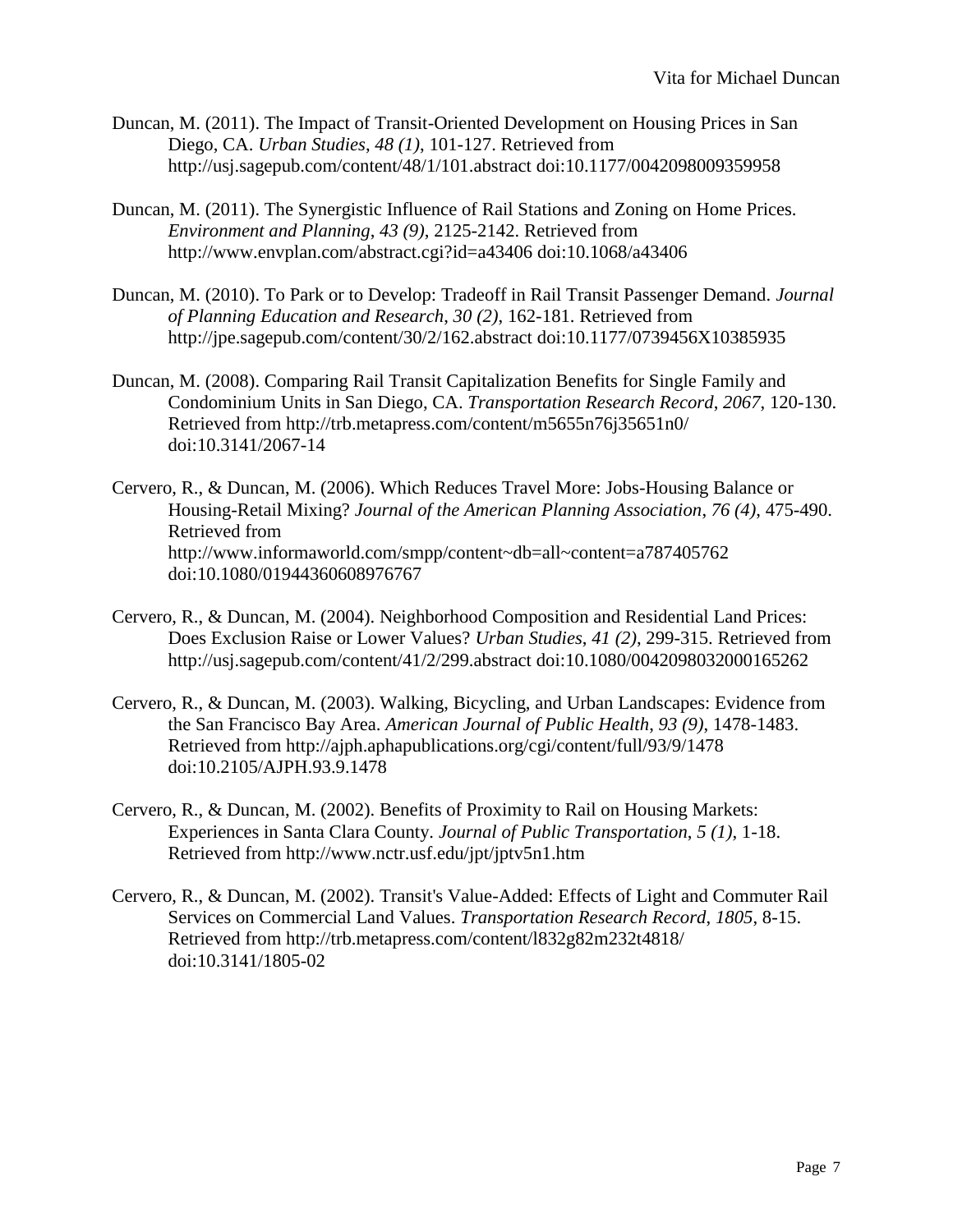#### **Refereed Proceedings**

- Costello, K., & Duncan, M. (2017). Identifying the Determinants of Access Mode Choice for SunRail Riders. In *Transportation Research Board 96th Annual Meeting*. Transportation Research Board.
- Duncan, M., Horner, M., Valdez-Torres, Y., Stansbury, C., & Wood, B. (2016). Does older adults' mobility differ by the size of the metropolitan area in which they live? An analysis of NHTS data. In *Transportation Research Board 95th Annual Meeting* (pp. 22). Transportation Research Board.

## **Invited Reviews**

Duncan, M. (in press). Bike Boom by Carlton Reid. *Journal of the American Planning Association*.

#### **Refereed Reports**

- Horner, M., & Duncan, M. (submitted). *Transit-Oriented Development for Aging Adults: An Evaluation of Recent Trends, Best Practices, and Future Prospects*. Manuscript submitted for publication.
- Horner, M., & Duncan, M. (2015). *Accessibility for an Aging Population: Measuring and Ensuring Access to Goods, Services, and Vital Needs*. Center for Accessibility and Safety for an Aging Population.

## **Nonrefereed Journal Articles**

Cervero, R., & Duncan, M. (2002). Rail's Added Value. *Urban Land*, *61 (2)*, 77-84.

#### **Nonrefereed Reports**

- Brown, J., Duncan, M., Horner, M., Bond, M., Wood, J., Quintero, A., & Teller, M. (2016). *Best Practice Approaches to Increasing Transit Use Among Older Americans* (Contract BDV30 943-16). Florida Department of Tranportation.
- Chapin, T., Duncan, M., Horner, M., Crute, J., Costello, K., Williams, A., Riemondy, A., & Stansbury, C. (2016). *Assessing the Property Impacts of Sunrail Stations* (Contract BDV30 943-20). Florida Department of Tranportation.
- Duncan, M., Charness, N., Chapin, T., Horner, M., Stevens, L., Richard, A., Sounders, D., Crute, J., Riemondy, A., & Morgan, D. (2015). *Enhanced mobility for Aging Populations Using*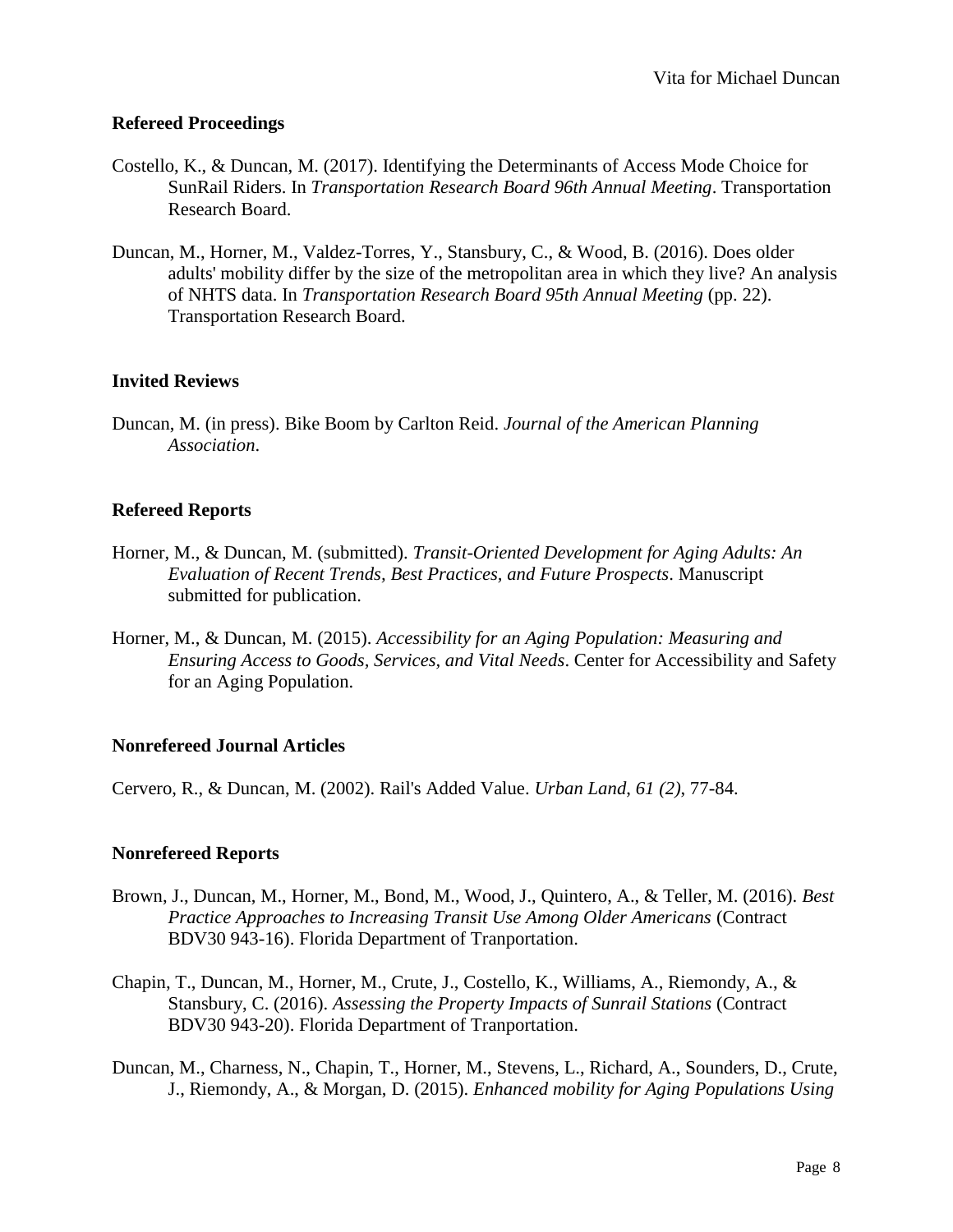*Automated Vehicles* (Contract BDV30 977-11). Florida Department of Tranportation. Retrieved from [http://www.dot.state.fl.us/research-center/Completed\\_Proj/Summary\\_PL/FDOT-BDV30-](http://www.dot.state.fl.us/research-center/Completed_Proj/Summary_PL/FDOT-BDV30-977-11-rpt.pdf) [977-11-rpt.pdf](http://www.dot.state.fl.us/research-center/Completed_Proj/Summary_PL/FDOT-BDV30-977-11-rpt.pdf)

- Cervero, R., Chapple, K., Landis, J., Wachs, M., Blumenberg, E., Duncan, M., & Scholl, P. (2006). *MAKING DO: How Working Families in Seven U.S. Metropolitan Areas Trade Off Housing Costs and Commuting Times*. Institute of Transportation Studies. Retrieved from<http://www.escholarship.org/uc/item/9wf8x6p5>
- Cervero, R., & Duncan, M. (2006). *Balanced Growth, Travel Demand, and Physical Activity*. University of California Transportation Center Paper #766. Retrieved from <http://www.uctc.net/papers/766.pdf>
- Cervero, R., & Duncan, M. (2003). *Residential Self Selection and Rail Commuting: A Nested Logit Analysis*. University of California Transportation Center Paper #604. Retrieved from<http://www.uctc.net/papers/604.pdf>
- Cervero, R., & Duncan, M. (2002). *Land Value Impacts of Rail Transit Services in Los Angeles County*. National Association of Realtors & Urban Land Institute. Retrieved from [http://www.realtor.org/smart\\_growth.nsf/docfiles/losangeles.pdf/\\$FILE/losangeles.pdf](http://www.realtor.org/smart_growth.nsf/docfiles/losangeles.pdf/$FILE/losangeles.pdf)
- Cervero, R., & Duncan, M. (2002). *Land Value Impacts of Rail Transit Services in San Diego County*. National Association of Realtors & Urban Land Institute. Retrieved from [http://www.realtor.org/smart\\_growth.nsf/docfiles/sandiego.pdf/\\$FILE/sandiego.pdf](http://www.realtor.org/smart_growth.nsf/docfiles/sandiego.pdf/$FILE/sandiego.pdf)
- Cervero, R., Landis, J., Sandoval, O., & Duncan, M. (2001). *The Transition from Welfare-to-Work: Policies to Stimulate Employment and Reduce Welfare Dependency*. University of California Transportation Center Paper #527. Retrieved from <http://www.uctc.net/research/papers/527.pdf>

## **Presentations**

## **Refereed Papers at Conferences**

- Cao J., & Duncan, M. (presented 2018, January). *Do Park-and-Ride Transit Stations Need to Be Built Adjacent to the Transit Station? Examining the Walking Tolerance of Park-and-Ride Users in the Twin Cities, Minnesota*. Paper presented at 97th Annual Meeting of the Transportation Research Board, Transportation Research Board, Washington DC. (National)
- Duncan, M., Almario, R., & Costello, K. (presented 2018, January). *Evaluation of the North Carolina Department of Transportation's Bike and Pedestrian Planning Grant Initiative Users in the Twin Cities, Minnesota*. Paper presented at 97th Annual Meeting of the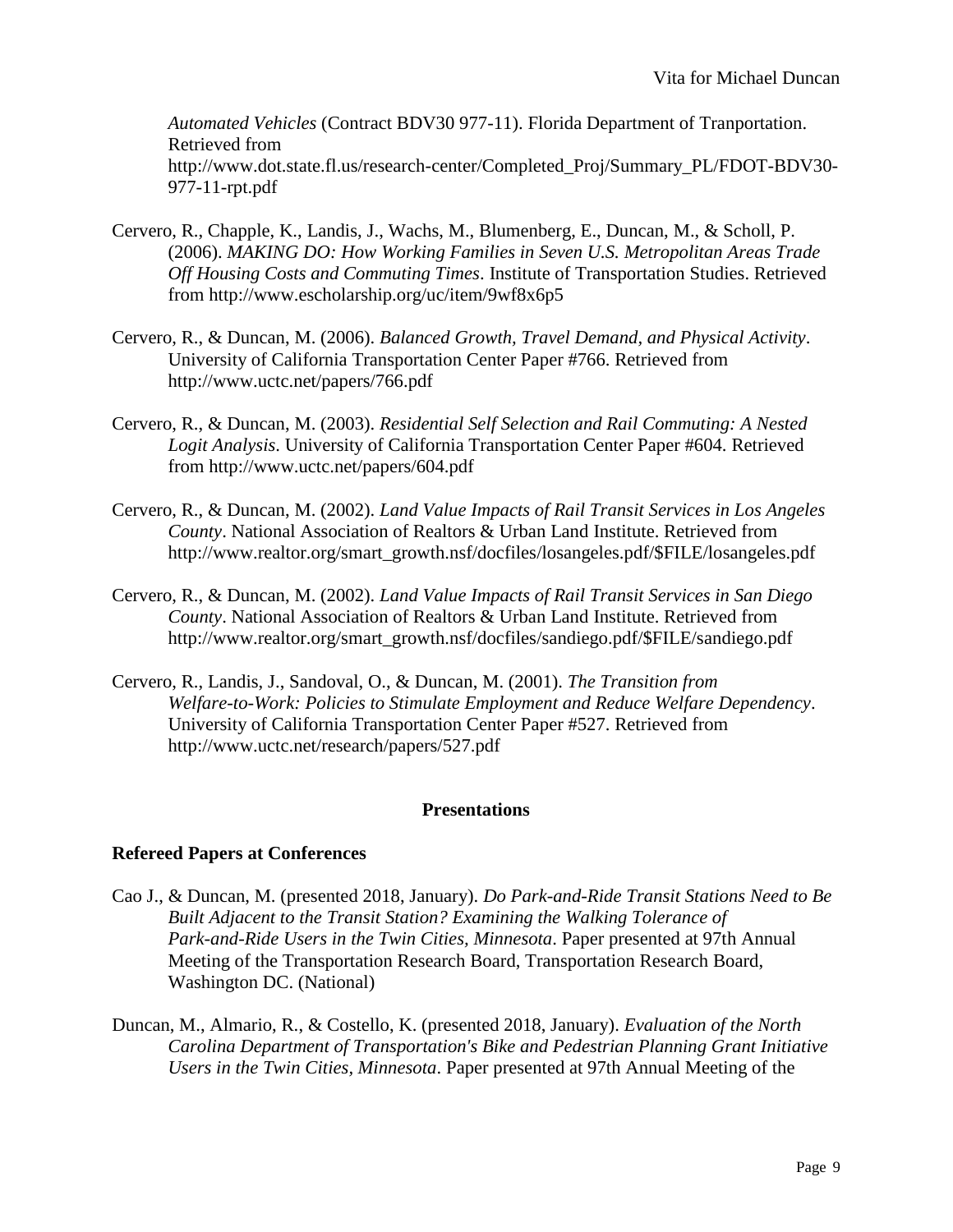Transportation Research Board, Transportation Research Board, Washington DC. (National)

- Costello, K., & Duncan, M. (presented 2017, January). *Identifying the determinants of access mode choice for Sunrail riders*. Paper presented at 96th Annual Meeting of the Transportation Research Board, Transportation Research Board, Washington, DC. (National)
- Valdez-Torres, Y., Duncan, M., Horner, M., & Wood, B. (presented 2017, January). *Promoting Transit Oriented Development for Older Adults: A Survey of Current Practices Among Transit Agencies and Local Governments in the US*. Paper presented at 96th Annual Meeting of the Transportation Research Board, Transportation Research Board, Washington, DC. (National)
- Wood, B., Horner, M., Duncan, M., & Valdez-Torres, Y. (presented 2017, January). *Assessing Transit Oriented Development for Older Adults: Geographical, Modal, and Built Environmental Factors*. Paper presented at 96th Annual Meeting of the Transportation Research Board, Transportation Research Board, Washington, DC. (National)
- Duncan, M., Valdez-Torres, Y., Horner, M., & Wood, B. (presented 2016, January). *Does the travel behavior of aging populations differ by the size of the metropolitan area in which they live? An analysis of NHTS data*. Paper presented at 95th Annual Meeting of the Transportation Research Board, Transportation Research Board, Washington, DC. (National)
- Wood, B., Horner, M., Duncan, M., & Valdez-Torres, Y. (presented 2016, January). *Aging Populations and Transit Oriented Development: Socioeconomic, Demographic, and Neighborhood Trends from 2000 and 2010*. Paper presented at 95th Annual Meeting of the Transportation Research Board, Transportation Research Board, Washington, DC. (National)
- Duncan, M. (presented 2015, January). *Would the replacement of Park-and-Ride Facilities with TOD reduce VMT?* Paper presented at 94th Annual Meeting of the Transportation Research Board, Transportation Research Board, Washington, DC. (National)
- Duncan, M. (presented 2014, January). *The Influence of Pedestrian Plans on Walk Commuting*. Paper presented at 93rd Annual Meeting of the Transportation Research Board, Transportation Research Board, Washington, DC. (National)
- Duncan, M., & Cook, D. (presented 2014, January). *Is the Provision of Park-and-Ride Facilities at Light Rail Stations an Effective Approach to Reducing Vehicle Miles Traveled in a US Context?* Paper presented at 93rd Annual Meeting of the Transportation Research Board, Transportation Research Board, Washington, DC. (National)
- Duncan, M., & Holleran, P. (presented 2012, January). *A Sketch-Level Feasibility Analysis of Commuter Rail Service between Kannapolis and Charlotte, North Carolina*. Paper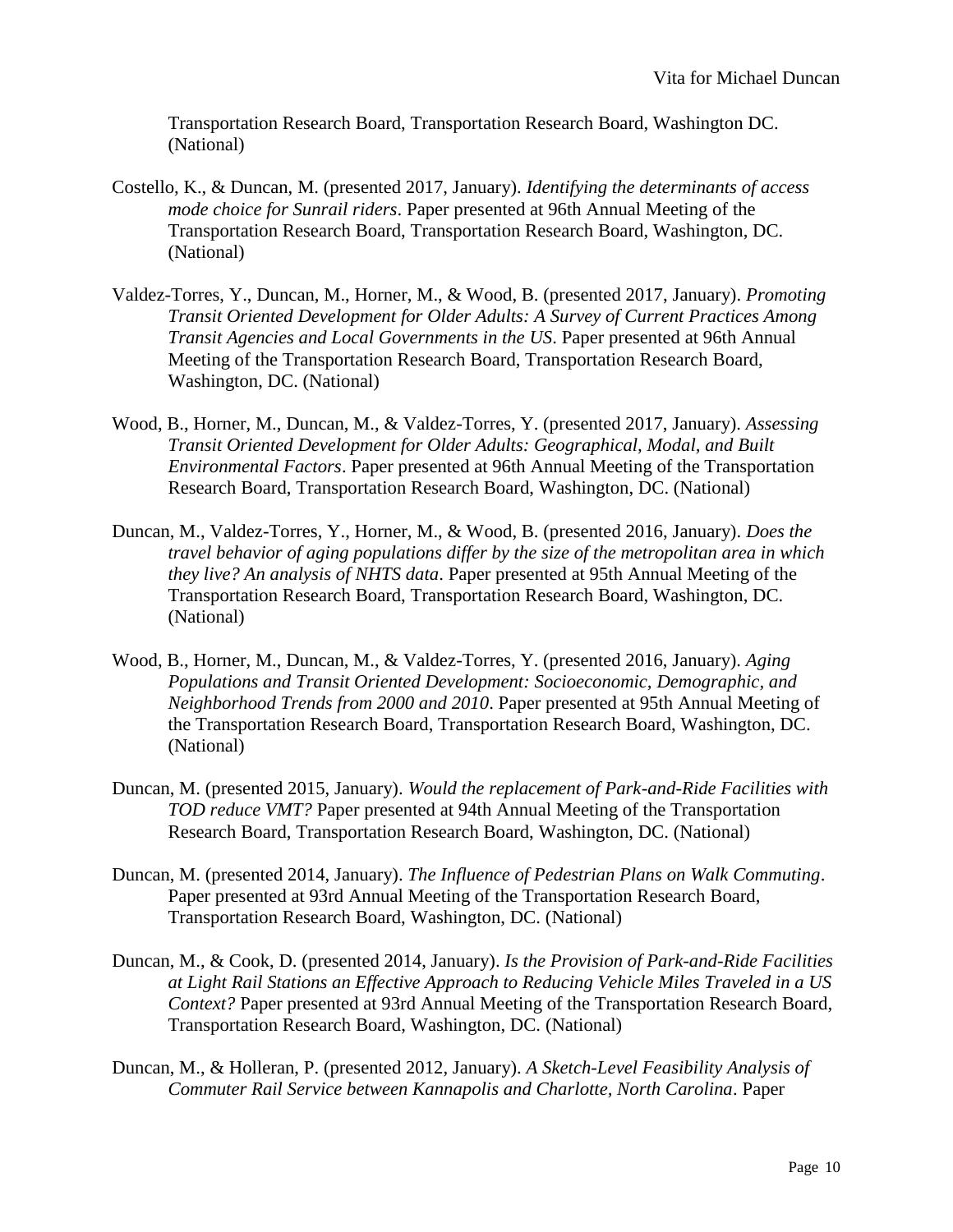presented at 91st Annual Meeting of the Transportation Research Board, Transportation Research Board, Washington, D.C. (National)

- Reinagel, T., Christensen, R., & Duncan, M. (presented 2011, September). *Form of Government and Tools of Sustainable Management: Municipal Infill Development Incentives and Impact Fees*. Paper presented at 2nd International Conference on Government Performance Management and Leadership, Portland State University Hatfield School of Government, Portland, OR. (International)
- Duncan, M. (presented 2008, January). *Comparing Rail Transit Capitalization Benefits for Single Family and Condominium Units in San Diego, CA*. Paper presented at 87th Annual Meeting of the Transportation Research Board, Transportation Research Board, Washington, D.C. (National)
- Duncan, M., & Cervero, R. (presented 2002, January). *Transit's Value Added: Effects of Light and Commuter Rail Services on Commercial Land Values in Santa Clara County, CA*. Paper presented at 81st Annual Meeting of the Transportation Research Board, Transportation Research Board, Washington, D.C. (National)

#### **Refereed Papers at Symposia**

Duncan, M., Yan, S., & Delmelle, E. (presented 2011, July). Impact of a New Light Rail System on Property Values in Charlotte, North Carolina. In *1st World Symposium on Transport and Land Use*. Symposium conducted at the meeting of World Society for Transport and Land use, Whistler, BC. (International)

## **Nonrefereed Papers at Conferences**

- Valdez-Torres, Y., Duncan, M., Horner, M., & Wood, B. (presented 2017, October). *Modeling Attractiveness of Transit Oriented Development from the Perspective of an Aging Population*. Paper presented at Association of Collegiate Schools of Planning 57th Annual Conference, Association of Collegiate Schools of Planning, Denver, CO. (National)
- Duncan, M. (presented 2016, November). *Correlates of Bike and Pedestrian Plan Adoption*. Paper presented at Association of Collegiate Schools of Planning 56th Annual Conference, Association of Collegiate Schools of Planning, Potland, OR. (National)
- Valdez-Torres, Y., Duncan, M., Horner, M., & Wood, B. (presented 2016, November). *Transit Oriented Development for Older Adults: A Survey of Current Practices among Transit Agencies and Local Governments*. Paper presented at Association of Collegiate Schools of Planning 56th Annual Conference, Association of Collegiate Schools of Planning, Potland, OR. (National)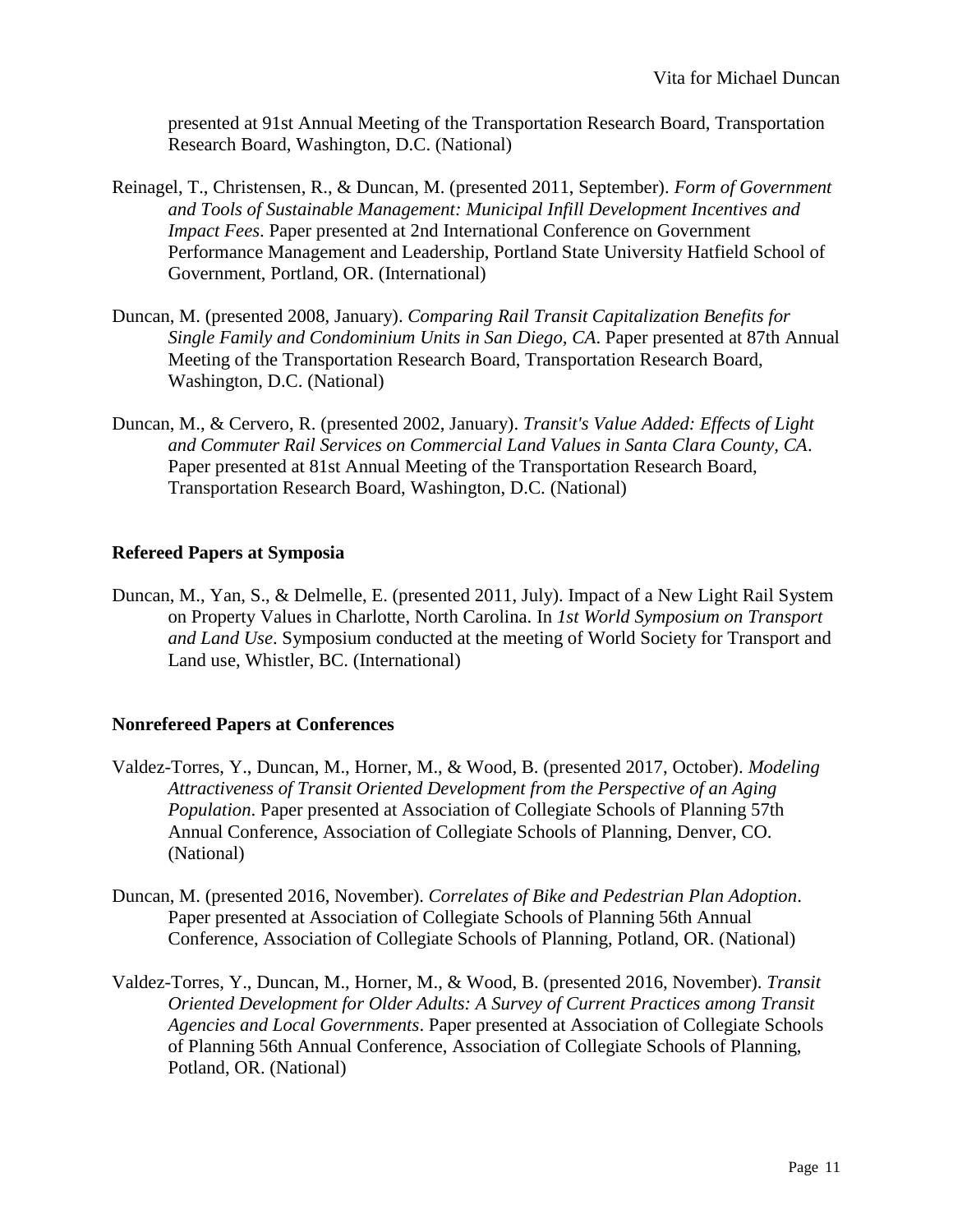- Wood, B., Horner, M., Duncan, M., & Valdez-Torres, Y. (presented 2016, November). *Assessing Transit Oriented Development for Older Adults: MSA Size, Transit Mode, and Walk Score Factors Associated with Aging Populations' Growth from 2000 to 2010*. Paper presented at Association of Collegiate Schools of Planning 56th Annual Conference, Association of Collegiate Schools of Planning, Potland, OR. (National)
- Duncan, M., Chapin, T., & Crute, J. (presented 2015, October). *Examining the Correlation between Existing Travel Behavior and Willingness to Adopt Automated Vehicle Technology*. Paper presented at Association of Collegiate Schools of Planning 55th Annual Conference, Association of Collegiate Schools of Planning, Houston TX. (National)
- Wood, B., Horner, M., Duncan, M., & Valdez-Torres, Y. (presented 2015, October). *Aging Populations and Transit Oriented Development: Socioeconomic, Demographic, and Neighborhood Trends from 2000 and 2010*. Paper presented at Association of Collegiate Schools of Planning 55th Annual Conference, Association of Collegiate Schools of Planning, Washington, DC. (National)
- Duncan, M. (presented 2014, October). *Evaluation of the NC Department of Transportation's Bike and Pedestrian Planning Grant Initiative*. Paper presented at Association of Collegiate Schools of Planning 54th Annual Conference, Association of Collegiate Schools of Planning, Philadelphia, PA. (National)
- Duncan, M. (presented 2012, November). *The Influence of Pedestrian Plans on Walk Commuting in North Carolina Municipalities*. Paper presented at Association of Collegiate Schools of Planning 54th Annual Conference, Association of Collegiate Schools of Planning, Cincinnati, OH. (National)
- Duncan, M., & Cook, D. (presented 2011, October). *The Influence of LRT Park-and-Ride Facilities on VMT and Emissions in Charlotte, NC*. Paper presented at Association of Collegiate Schools of Planning 51st Annual Conference, Association of Collegiate Schools of Planning, Salt Lake City, UT. (National)
- Duncan, M. (presented 2009, October). *Determinants of the Construction of Parking Facilities at Rail Stations*. Paper presented at Association of Collegiate Schools of Planning 49th Annual Conference, Association of Collegiate Schools of Planning, Arlington, VA. (National)
- Duncan, M. (presented 2008, July). *Comparing the Ridership Impact of Station Area Parking Vs. Housing*. Paper presented at Association of Collegiate Schools of Planning 48th Annual Conference, Association of Collegiate Schools of Planning, Chicago, IL. (National)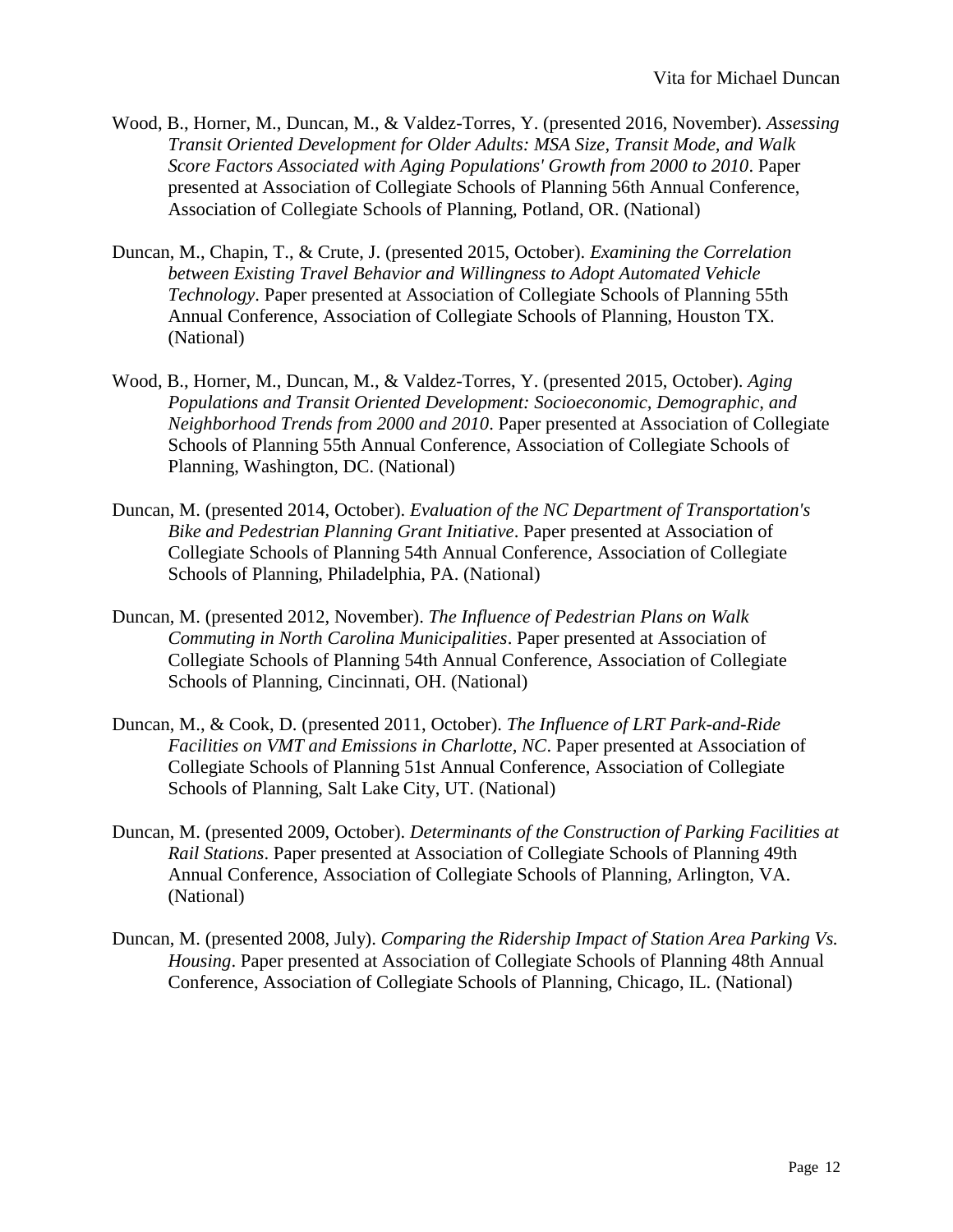- Duncan, M. (presented 2007, October). *The Cost Saving Potential of Carsharing in the San Francisco Bay Area*. Paper presented at Association of Collegiate Schools of Planning 47th Annual Conference, Association of Collegiate Schools of Planning, Milwaukee, WI. (National)
- Duncan, M. (presented 2006, November). *The Interactive Effect of Pedestrian-Oriented Urban Form and Proximity to Rail Transit on Surrounding Property Values*. Paper presented at Association of Collegiate Schools of Planning 46th Annual Conference, Association of Collegiate Schools of Planning, Fort Worth, TX. (National)

#### **Invited Presentations at Conferences**

- Duncan, M. (presented 2015, March). *Transportation, Land Use, and Energy*. Presentation at Energy Water Food Nexus International Summit, Florida A & M University. (International)
- Duncan, M. (presented 2014, March). *The Conditional Nature of Transit Capitalization*. Presentation at Transit and Cities, UC Berkeley Institute Of Urban and Regional Development, Berkeley, CA. (International)

#### **Invited Presentations at Symposia**

Duncan, M. (presented 2003, May). Conditions for Transit Capitalization: An Examination of Local Differences in Capitalization across San Diego, CA. In *Lincoln Institute of Land Policy Dissertation Symposium*. Presentation at the meeting of Lincoln Institute of Land Policy, Cambridge, MA. (National)

#### **Nonrefereed Presentations at Conferences**

Duncan, M. (presented 2008, April). *Smart Growth and the Chaining of Work and Non-Work Trips*. Presentation at the meeting of Association of American Geographers, Boston, MA. (National)

#### **Invited Lectures and Readings of Original Work**

Duncan, M. (2009, April). *Comparing the Ridership Impact of Station Area Parking Vs. Housing*. Delivered at Carolina Transportation Program Speaker Series, Chapel Hill, NC. (Local)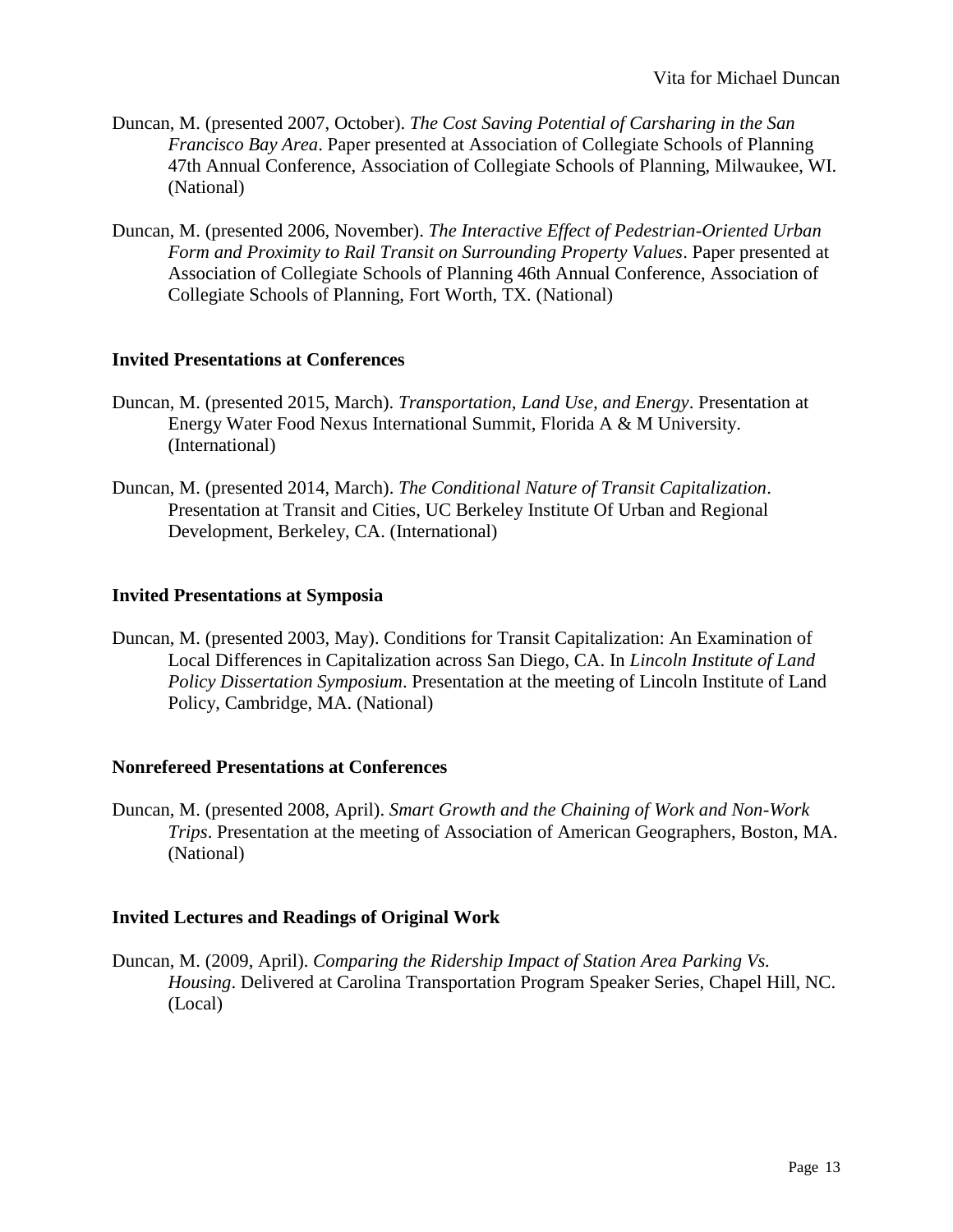# **Contracts and Grants**

# **Contracts and Grants Funded**

- Horner, Mark W (Co-PI), Duncan Jr, Michael Douglas (Co-PI), Ozguven, Eren Erman (Co-PI), & Smith, Dennis J (PI). (Feb 2018–Aug 2018). *MetroPlan Orlando SunRail TOD Ridership Study*. Funded by MetroPlan Orlando. Total award \$153,161.
- Horner, Mark W (Co-PI), & Duncan Jr, Michael Douglas (PI). (Jan 2018–Jul 2019). *Assessing the Property Value Impacts of SunRail Stations--Phase II Update*. Funded by Florida Department of Transportation. (TWO 943-34). Total award \$151,609.
- Brown, Jeffrey (PI), Duncan, Michael (Co-PI), & Horner, Mark (Co-PI). (Aug 2015–Jun 2016). *Best Practice Approaches To Increasing Transit Use Among Older Americans*. Funded by Florida Department of Transportation. Total award \$69,330.
- Cao, Jason (PI), & Duncan, Michael (subcontractor). (Aug 2015–Aug 2016). *Exploring Walking Tolerance of Transitway Users*. Funded by Minnesota Local Road Research Board. Total award \$93,123.
- Chapin, Timothy (PI), Duncan, Michael (Co-PI), Horner, Mark W (Co-PI), & Stevens, Lindsay (Co-PI). (May 2015–Apr 2016). *Envisioning Florida's Future: Transportation And Land Use In An Automated Vehicle World*. Funded by Florida Department of Transportation. (BDV30 TWO 934-10). Total award \$175,000.
- Duncan, Michael (PI), & Horner, Mark (Co-PI). (May 2015–Dec 2016). *Transit-Oriented Development for Aging Adults: An Evaluation of Recent Trends, Best Practices, and Future Prospects*. Funded by Center for Accessibility and Safety for an Aging Population. Total award \$185,453.
- Duncan, Michael (PI), Horner, Mark W (Co-PI), Tim Chapin (Co-PI), & Dennis Smith (Co-PI). (Apr 2015–Oct 2016). *Assessing the Property Value Impacts of Sunrail Stations*. Funded by Florida Department of Transportation. Total award \$151,609.
- Duncan, Michael (PI), Chapin, Timothy (Co-PI), Charness, Neil H (Co-PI), Horner, Mark W (Co-PI), & Stevens, Lindsay (Co-PI). (Jun 2014–Dec 2015). *Enhanced Mobility for Aging Population Using Automated Vehicles*. Funded by Florida Department of Transportation. (BDV30 TWO 977-11). Total award \$305,838.
- Horner, Mark (PI), & Duncan, Michael (Co-PI). (Jan 2014–Dec 2014). *Accessibility for an Aging Population: Measuring and Ensuring Access to Goods, Services, and Vital Needs*. Funded by Center for Accessibility and Safety for and Aging Population. Total award \$90,700.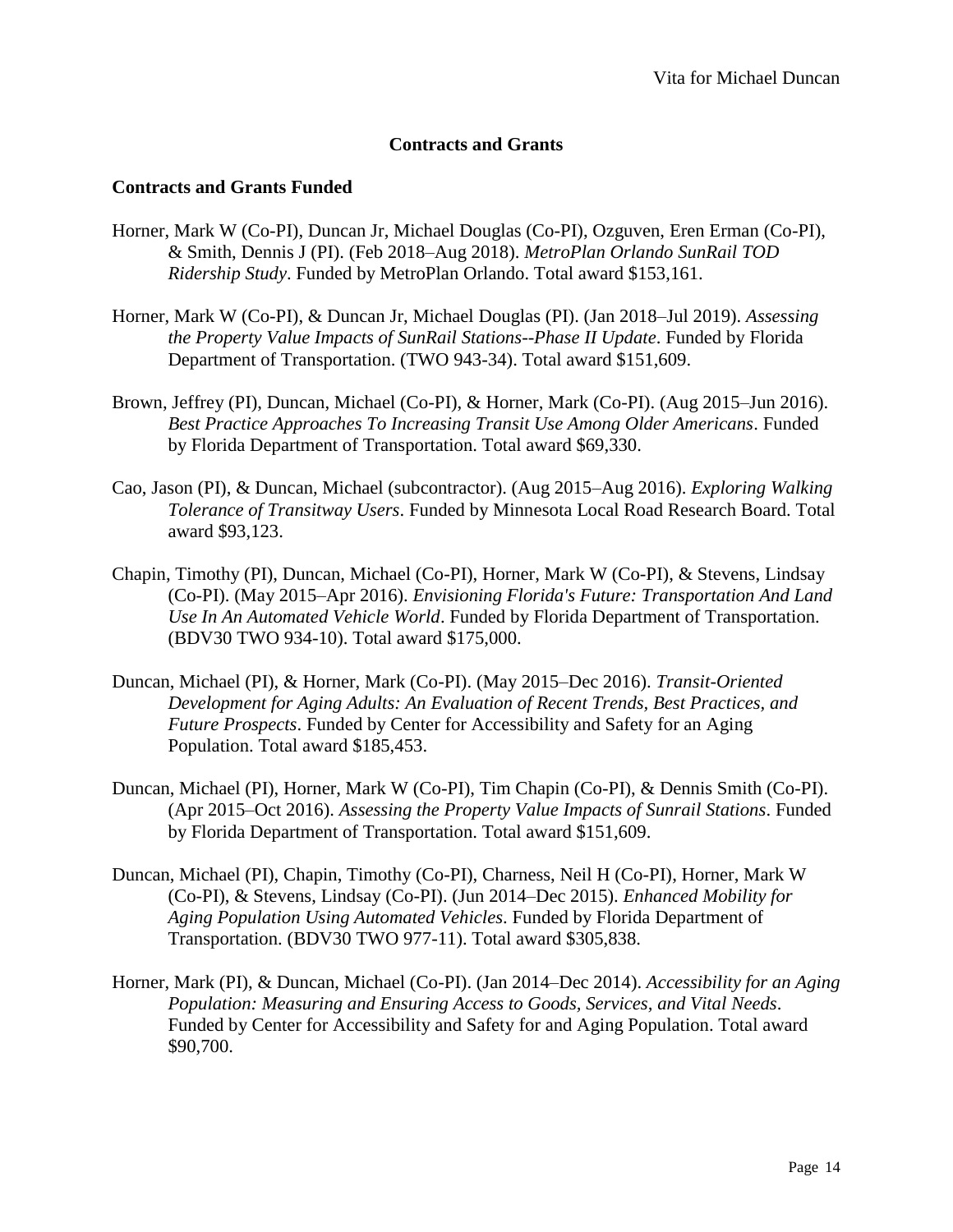- Sobanjo, John O (PI), Boot, Walter (Co-PI), Brown, Jeffrey R (Co-PI), Charness, Neil H (Co-PI), Duncan, Michael (Co-PI), Horner, Mark W (Co-PI), Ozguven, Eren Erman (Co-PI), Ping, Wei-Chou V (Co-PI), & Spainhour, Lisa K (Co-PI). (Oct 2013–Sep 2018). *Center for Safe and Accessible Transportation for an Aging Population*. Funded by United States Department of Transportation. (DTRT13-G-UTC42). Total award \$3,740,000.
- Duncan, M. (May 2013–Aug 2013). *FYAP: Evaluating the Effectiveness of Bike and Pedestrian Plans Adopted by U.S. Municipalities*. Funded by FSU CRC. Total award \$20,000.
- Duncan, M. (Sep 2008–May 2009). *Evaluating the Effect of Congestion on Accessibility in Charlotte, NC*. Funded by University of North Carolina at Charlotte Faculty Research Grant. Total award \$7,000.
- Duncan, M. (2002–2005). *The Interactive Effects of Zoning and Rail Station Proximity on Property Values*. Funded by Lincoln Institute of Land Policy Dissertation Research Grant. Total award \$10,000.

# **Contracts and Grants Denied**

- Sobanjo, John O (PI), Boot, Walter (Co-PI), Brown, Jeffrey R (Co-PI), Charness, Neil H (Co-PI), Duncan, Michael (Co-PI), Horner, Mark W (Co-PI), Ozguven, Eren Erman (Co-PI), Ping, Wei-Chou V (Co-PI), & Spainhour, Lisa K (Co-PI). (May 2016). *Center for Safe and Accessible Transportation for an Aging Population Renewal*. Submitted to United States Department of Transportation.
- Christensen, Robert (PI), & Duncan, Michael (Co-PI). (2011). *Municipal Precursors of Policy Commitment to Promote Physical Activity*. Submitted to Robert Wood Johnson Foundation.
- Duncan, M. (2011). *The Influence of Institutional Characteristics on Municipal Support for Non-Motorized Travel*. Submitted to SURDNA Foundation.
- Duncan, M. (2011). *Understanding the Travel Behavior Changes Associated with Park-and-Ride Provision*. Submitted to SURDNA Foundation.
- Porter, Chris (PI), & Duncan, Michael (subcontractor). (2008). *Methodology for Determining the Economic Development Impacts of Transit Investments*. Submitted to Transportation Research Board Transit Cooperative Research Program.
- Raney, Steve (PI), & Duncan, Michael (subcontractor). (2008). *Palo Alto University Avenue Housing Element Study*. Submitted to Silicon Valley Community Foundation.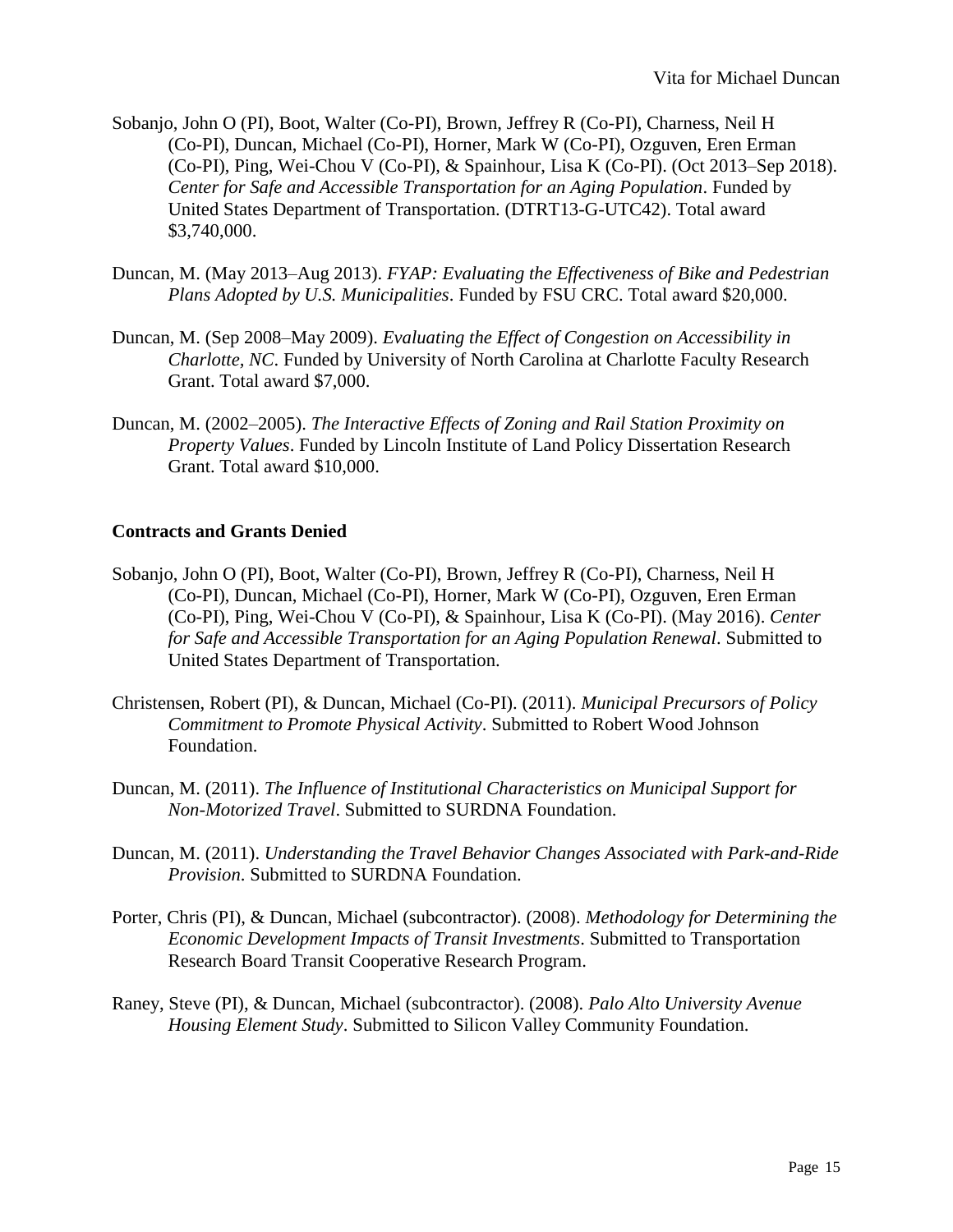Duncan, M. (2007). *Evaluating the Effect of Congestion on Accessibility in North Carolina Cities*. Submitted to North Carolina Department of Transportation.

#### **Service**

# **Florida State University**

#### **FSU University Service**

Member, Sustainablity Advisory Board (2013–2017).

#### **FSU College Service**

Member, Promotion and Tenure (2017–present).

Member, Policy and Academic Affairs Commitee (2013–2017).

#### **FSU Department Service**

Chair, Academic Personnel Committee (2016–present).

Member, MSP Policy Committee (2016–present).

Member, Promotion and Tenure Committee (2012–present).

Member, Academic Personnel Committee (2014–2016).

Chair, Curriculum Committee (2014–2016).

Member, Curriculum Committee (2014).

Member, Doctoral Policy Comittee (2013–2014).

Member, Admissions Committee (2012–2013).

#### **FSU Institute or Center Service**

Faculty Affiliate, Center for Accessiblity and Saftey for an Aging Population (2013–present).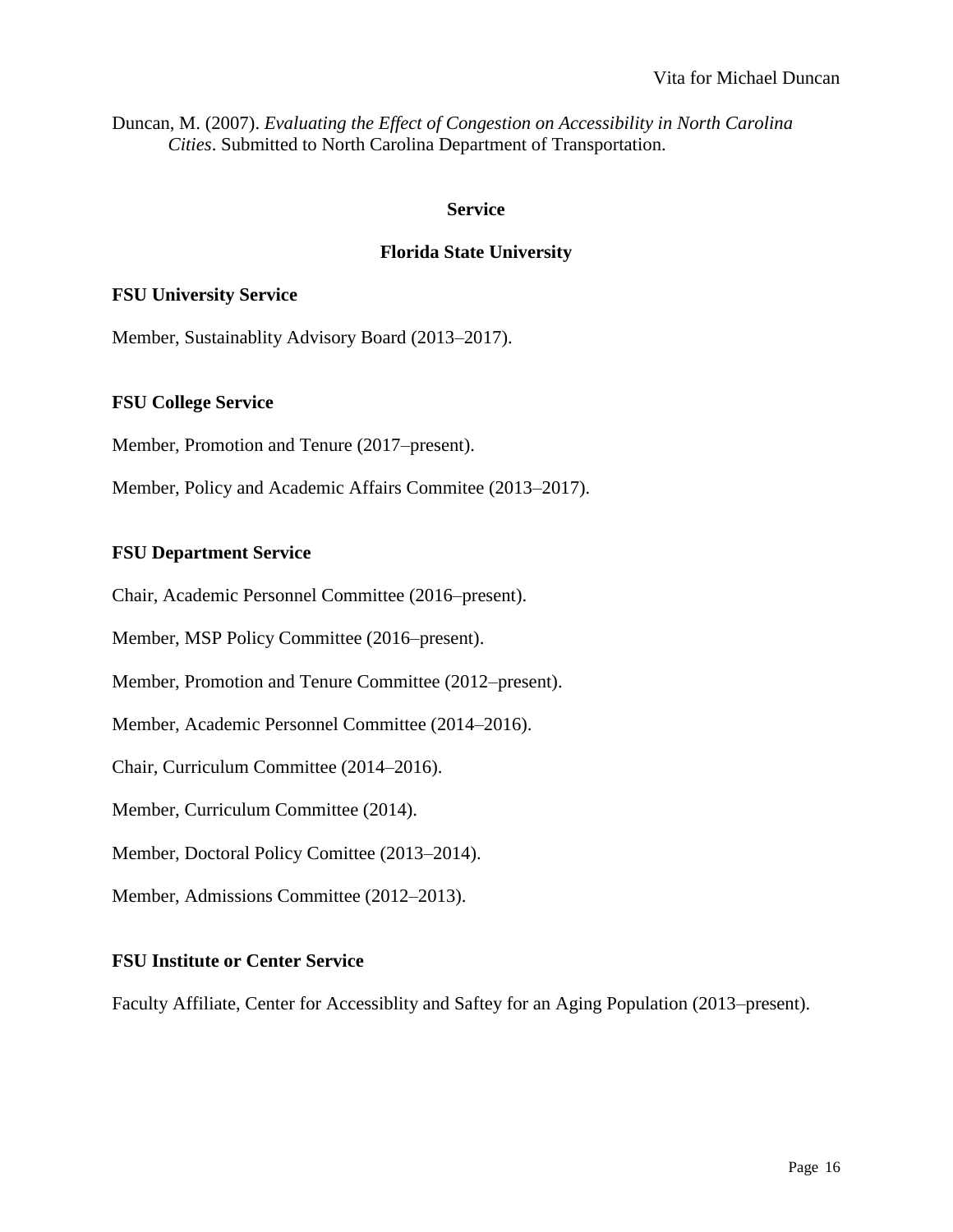# **The Profession**

#### **Editor for Refereed Journals**

Co-Editor, *Berkeley Planning Journal* (2002–2003).

#### **Guest Reviewer for Refereed Journals**

*Journal of Urbanism* (2017–present). *Landscape and Urban Planning* (2016–present). *Research in Transportation Economics* (2016–present). *Land Use Policy* (2014–present). *Transportation Research Part D* (2014–present). *Journal of Transport Geography* (2012–present). *Transport Policy* (2012–present). *Transportmetrica* (2012–present). *Cityscape* (2011–present). *International Journal of Sustainable Transportation* (2011–present). *Journal of the American Planning Association* (2011–present). *Transportation Research Part A* (2011–present). *Environment and Planning A* (2009–present). *Journal of Transport and Land Use* (2009–present). *North Carolina Geographer* (2009–present). *Computers, Environment and Urban Systems* (2008–present). *Journal of Regional Science* (2008–present). *Transportation Research Record* (2008–present).